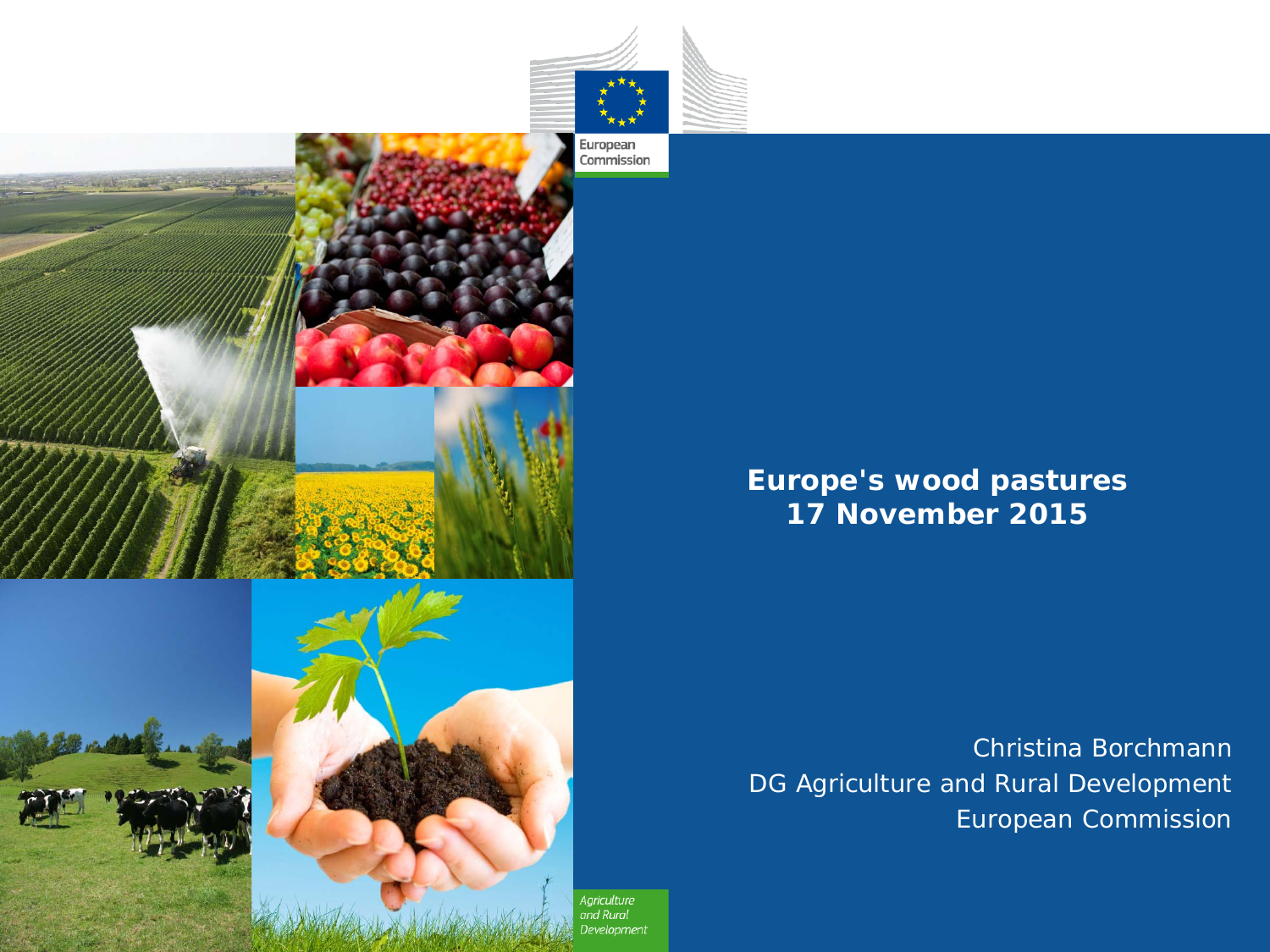

## **The new greening architecture of the CAP**

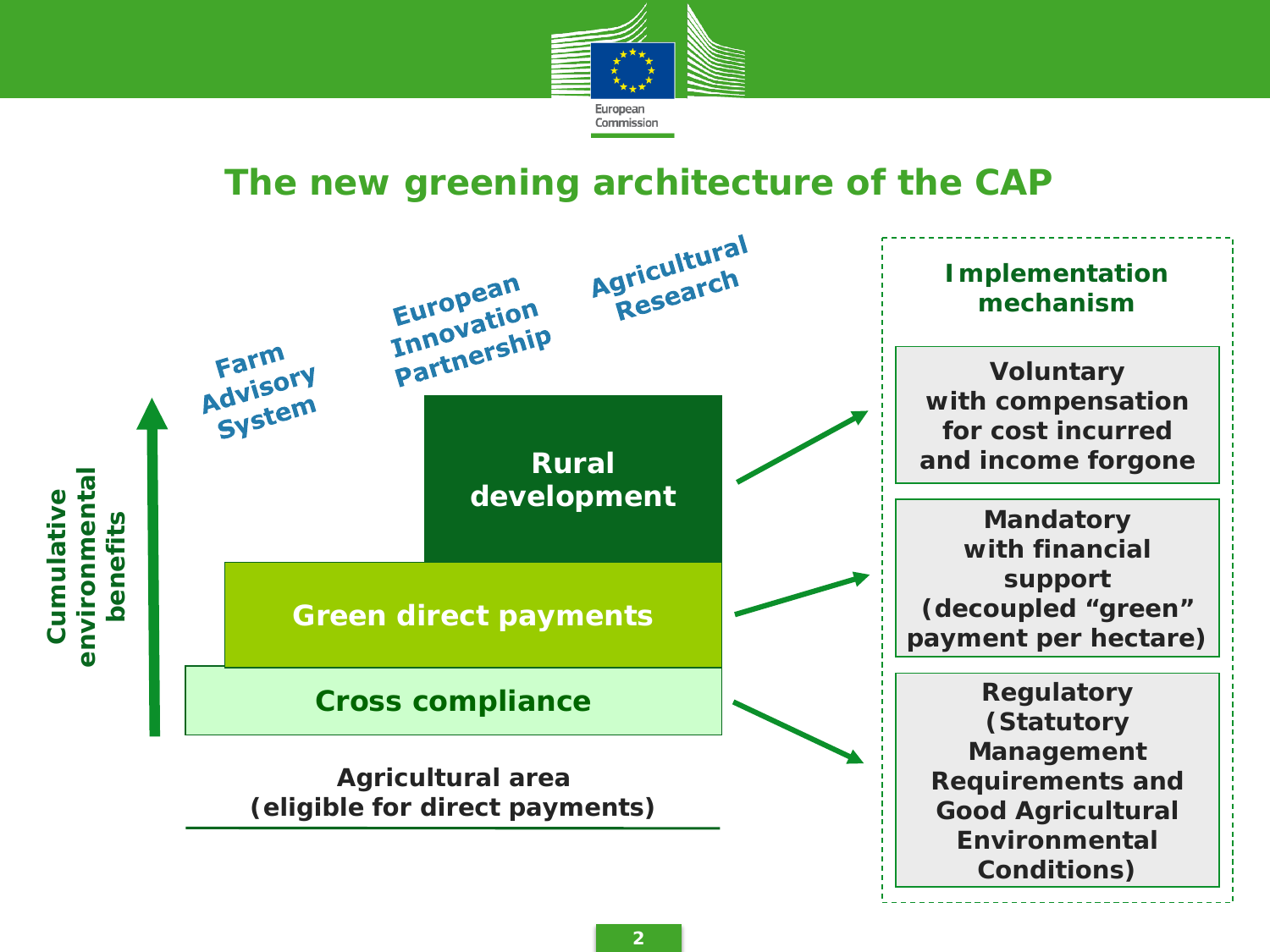

# **Estimates of area coverage of green Direct Payments**

### **Crop diversification, EFA & permanent grassland**

- 13 % of arable land concerned by crop diversification (2 crops)
- 74 % of arable land concerned by crop diversification (3 crops)
- 83 % of arable land concerned by ecological focus area obligation
- 100 % of permanent grassland (except: organic and small farmers scheme)

### **Exemption and non-application of greening**

- Organic farming: (5.2% of UAA and 4.6% of arable land)
- Small farmer scheme: up to 10% of UAA
- Permanent crops: 6.2% of UAA

#### **Additional exemptions**

• Farms with  $>75\%$  grassland, north of 62<sup>nd</sup> parallel, more than 50% with forests etc. the precise impact of these categories of exemption is difficult to estimate with available data base and with additional risks of overlap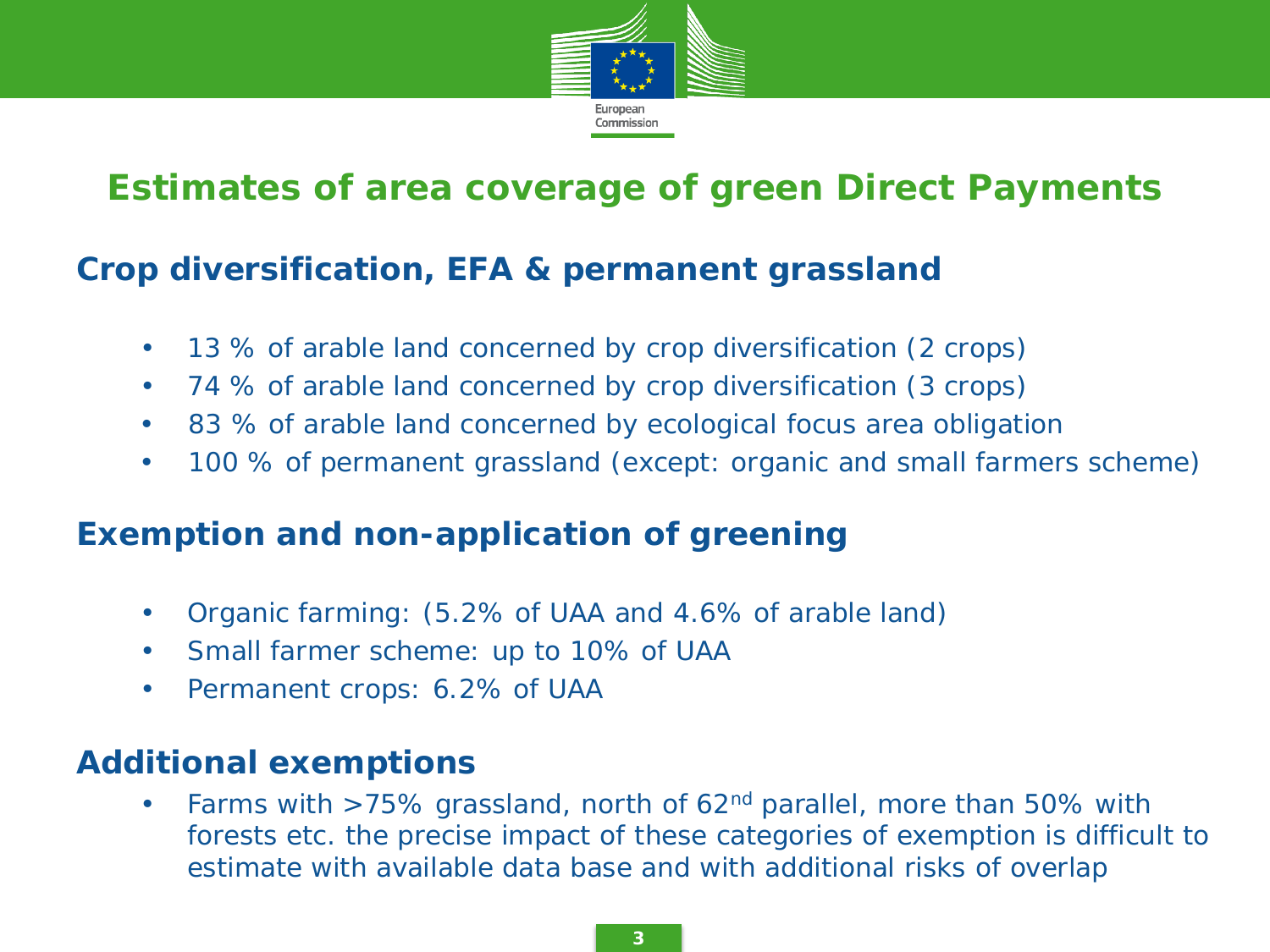

# **Greening**

### **Ecological Focus Areas – notifications sent in August 2014**

# **Main figures on EFA**

- **Number of activated EFA types** 
	- **Between 2 and 4 EFA: 6 MS**
	- **Between 5 and 9 EFA: 9 MS**
	- **Over 10** EFA: 13 MS
- **Category of EFA type**
	- Nitrogen fixing crops: 27 MS
	- **Land lying fallow: 26 MS**
	- **Landscape features (at least one): 23 MS**
	- **Short rotation coppice: 21 MS**
	- Catch crops: 20 MS
	- **Buffer strips: 19 MS**
	- **Afforested areas: 13 MS**
	- **Agroforestry: 12 MS**
	- Strips along forest edges with production: 8MS; without production: 11 MS
	- **Terraces: 8 MS**

**4** *(UK and BE sent notifications on regional basis; in this PPT UK/BE are counted if at least one region activated a given element)*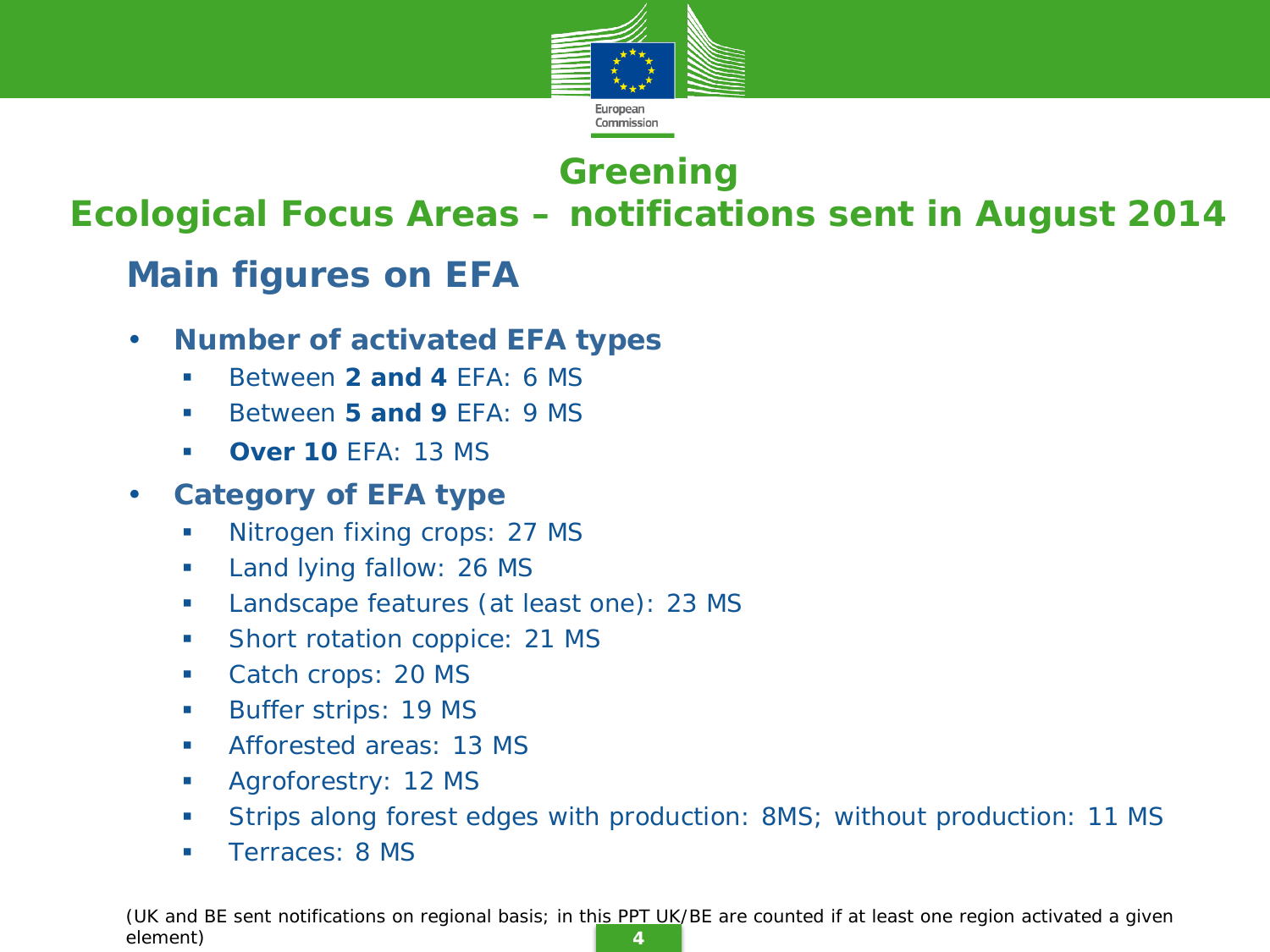

# **Ecologically Sensitive Permanent Grassland (ESPG) Sent by 15 December 2014**

- **ESPG in Natura 2000 areas compulsory: MS adopted different approaches to the designation:**
	- **10 MS designated all grassland in Natura 2000**
	- 5 MS between 50% and 100%
	- **11 MS less than half of the grassland**
	- **1 MS with no grassland**
	- For 1 MS data provided remains to be completed

• **4 MS designated ESPG outside Natura 2000 areas (optional)**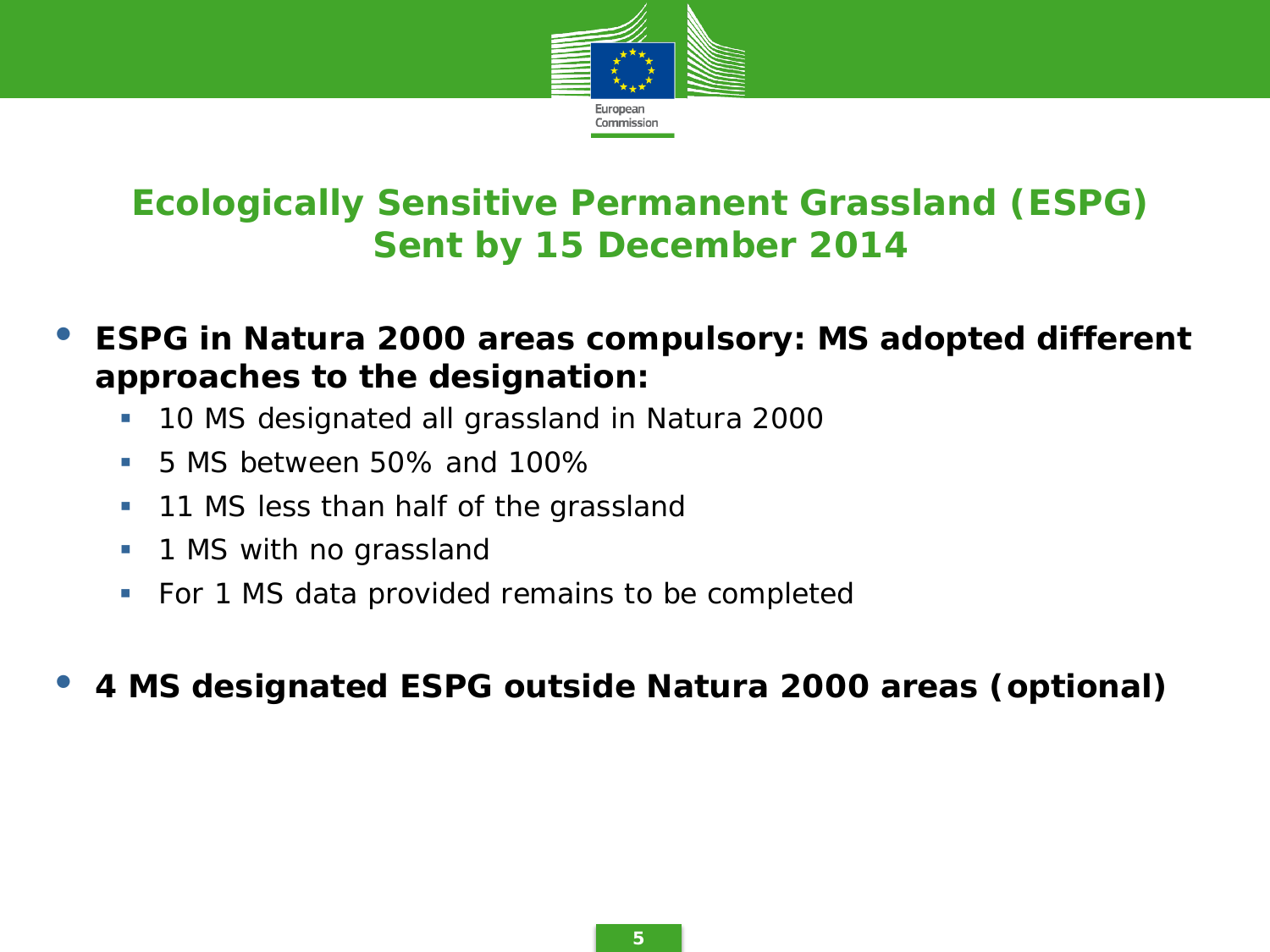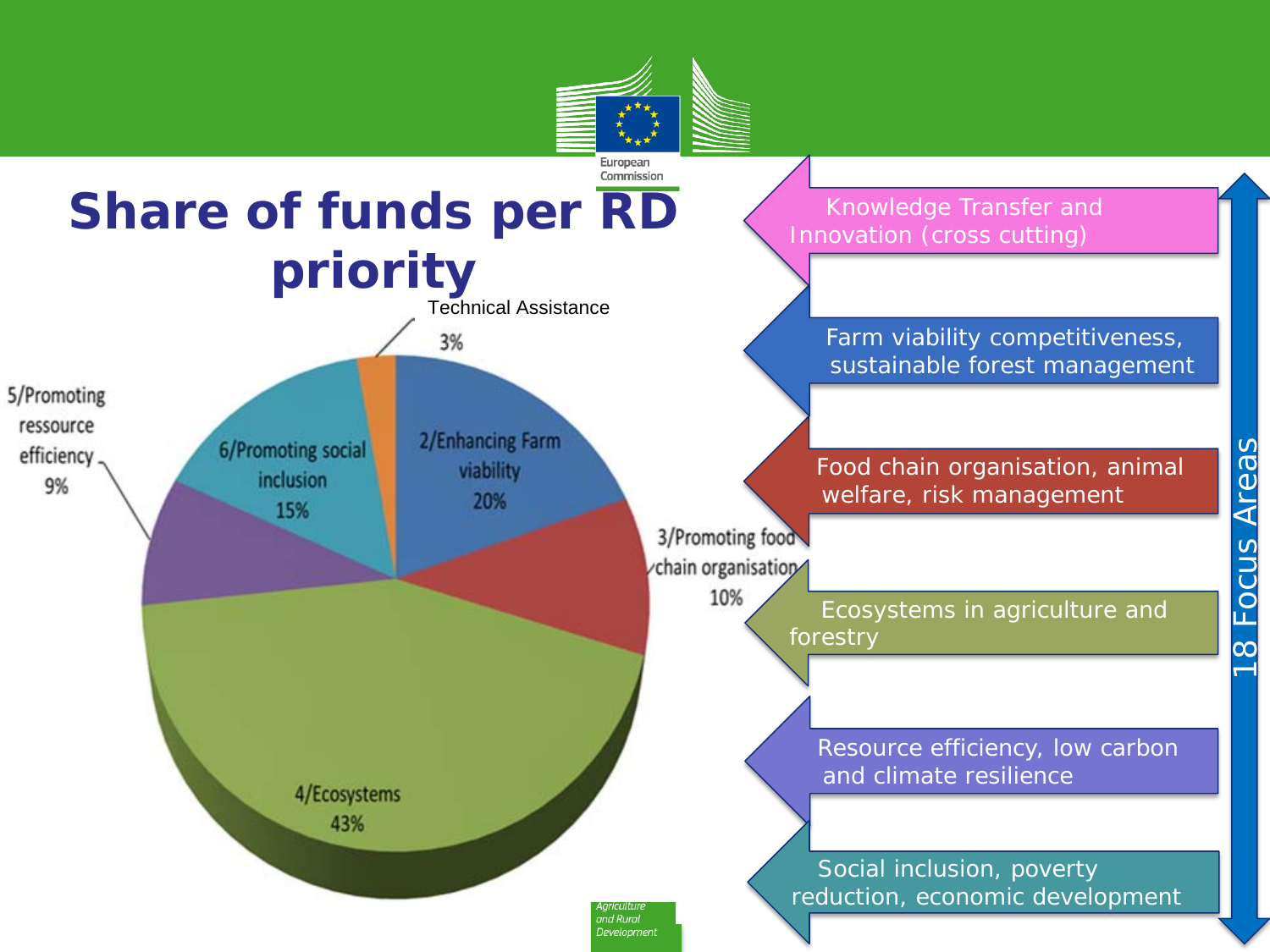

## **Green rural development targets 2014-2020**

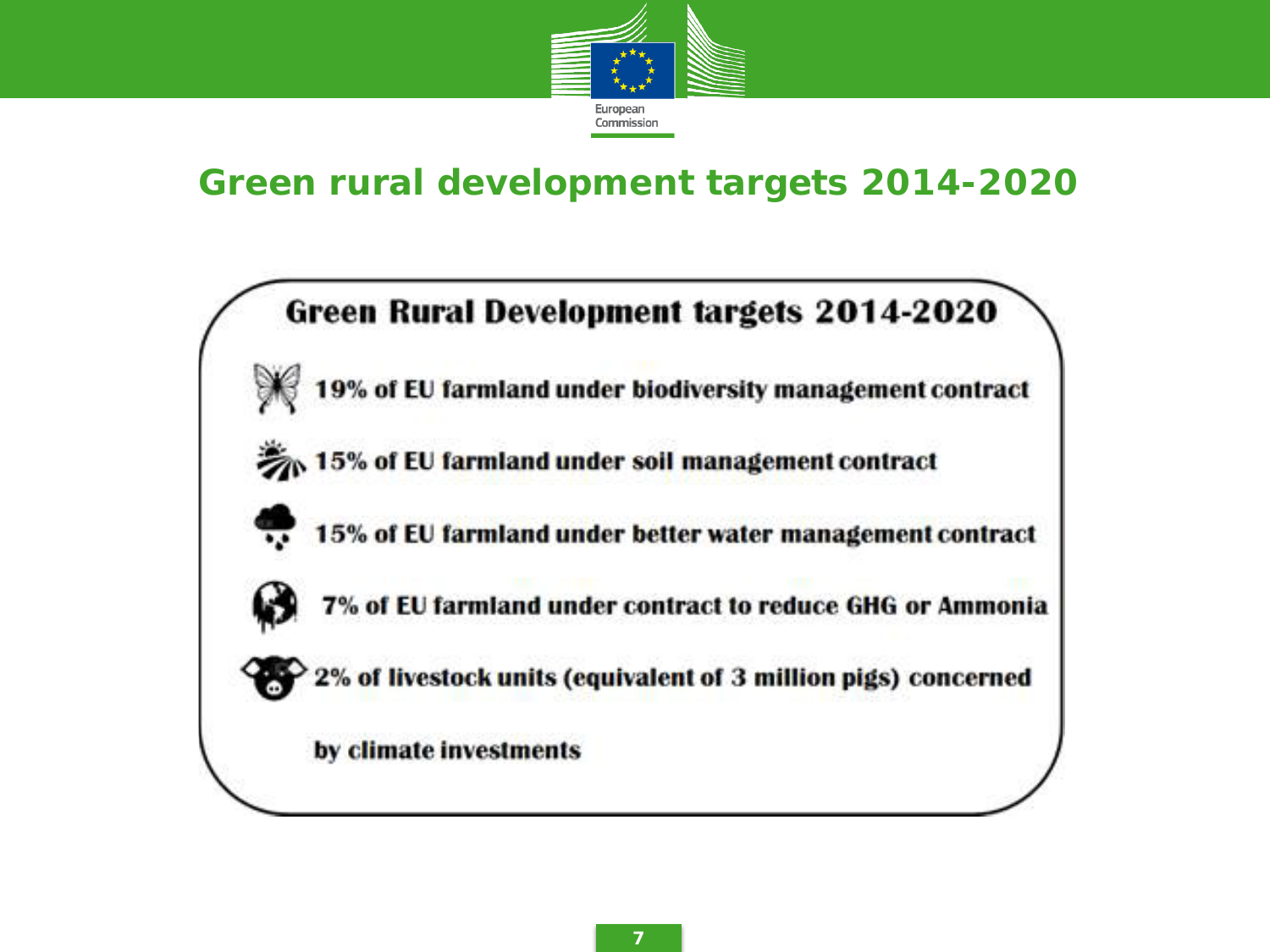

## **The Issue of Permanent Grassland**

#### • **The new CAP clarified the definition of permanent grassland and introduced clearer eligibility rules for agricultural parcels with landscape features and trees :**

- Maximum density of trees (Art 9(3) of Reg No 640/2014) max 100 trees/ha
	- Exceptions : trees that can be grazed
- Pro-rata system (Art 10 of Reg No 640/2014)
	- Reduction coefficient can allow up to 10 % of landscape features and trees to be eligible, i.e. no reduction coefficent for up to 10% coverage of land.